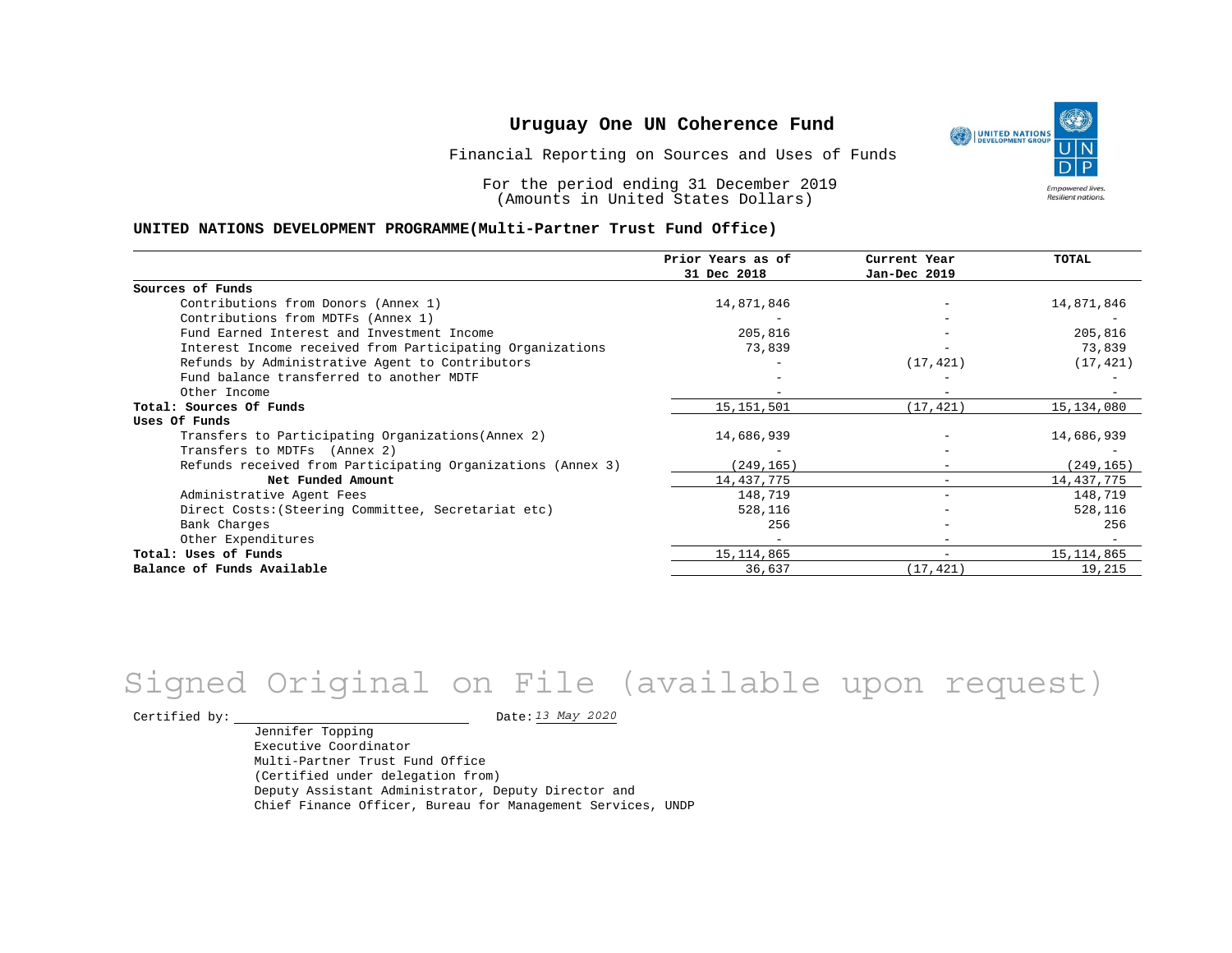

Financial Reporting on Sources and Uses of Funds

For the period ending 31 December 2019 (Amounts in United States Dollars)

### **UNITED NATIONS DEVELOPMENT PROGRAMME(Multi-Partner Trust Fund Office)**

**Annex - 1: Contributions**

|                             | Prior Years as of | Current Year             | TOTAL      |
|-----------------------------|-------------------|--------------------------|------------|
|                             | 31 Dec 2018       | Jan-Dec 2019             |            |
| From Contributors           |                   |                          |            |
| Expanded DaO Funding Window | 4,551,000         | $\qquad \qquad -$        | 4,551,000  |
| GOVERNMENT OF NETHERLANDS   | 690,075           | $\qquad \qquad -$        | 690,075    |
| GOVERNMENT OF NORWAY        | 1,830,771         | $\overline{\phantom{0}}$ | 1,830,771  |
| GOVERNMENT OF SPAIN         | 7,800,000         |                          | 7,800,000  |
| Total: Contributions        | 14,871,846        | $-$                      | 14,871,846 |

## Signed Original on File (available upon request)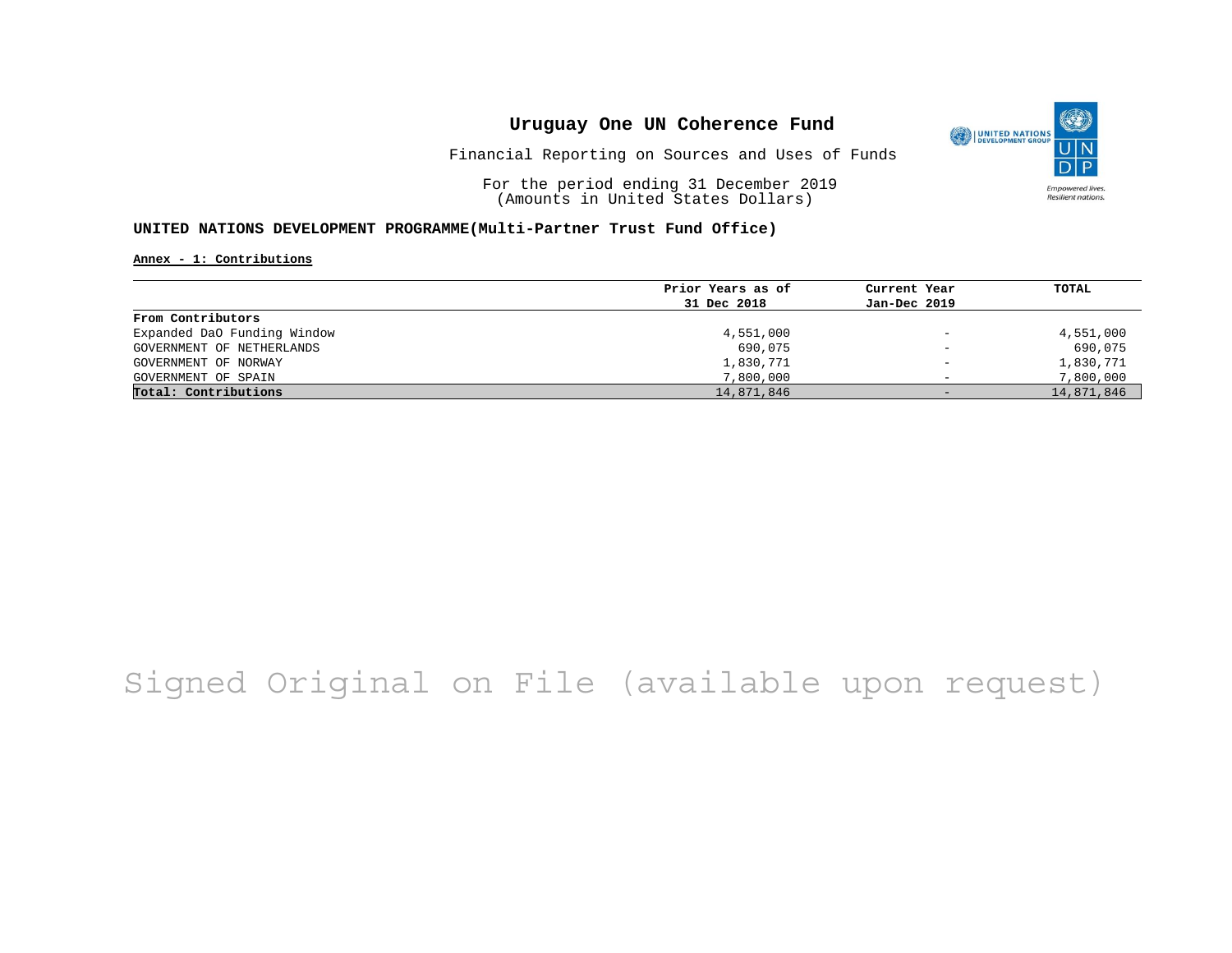

Financial Reporting on Sources and Uses of Funds

For the period ending 31 December 2019 (Amounts in United States Dollars)

#### **UNITED NATIONS DEVELOPMENT PROGRAMME(Multi-Partner Trust Fund Office)**

**Annex - 2: Transfers**

|                                | Prior Years as of | Current Year             | TOTAL        |
|--------------------------------|-------------------|--------------------------|--------------|
|                                | 31 Dec 2018       | Jan-Dec 2019             |              |
| To Participating Organizations |                   |                          |              |
| FAO                            | 728,671           | $\overline{\phantom{a}}$ | 728,671      |
| ILO                            | 974,346           | $\overline{\phantom{a}}$ | 974,346      |
| IOM                            | 1,088,799         | $\overline{\phantom{m}}$ | 1,088,799    |
| UNDP                           | 5,856,184         | $\overline{\phantom{m}}$ | 5,856,184    |
| UNEP                           | 451,005           | $\overline{\phantom{m}}$ | 451,005      |
| UNESCO                         | 1,721,080         | $\qquad \qquad -$        | 1,721,080    |
| UNFPA                          | 1,378,867         | $\qquad \qquad -$        | 1,378,867    |
| UNICEF                         | 509,962           | $\qquad \qquad -$        | 509,962      |
| UNIDO                          | 1,253,505         | $\qquad \qquad -$        | 1,253,505    |
| UNODC                          | 65,563            | $\overline{\phantom{a}}$ | 65,563       |
| UNOPS                          | 584,459           | $\qquad \qquad -$        | 584,459      |
| <b>UNWOMEN</b>                 | 602,614           | $\qquad \qquad -$        | 602,614      |
| Total Transfers                | 15, 215, 055      | $\overline{\phantom{a}}$ | 15, 215, 055 |

Signed Original on File (available upon request)